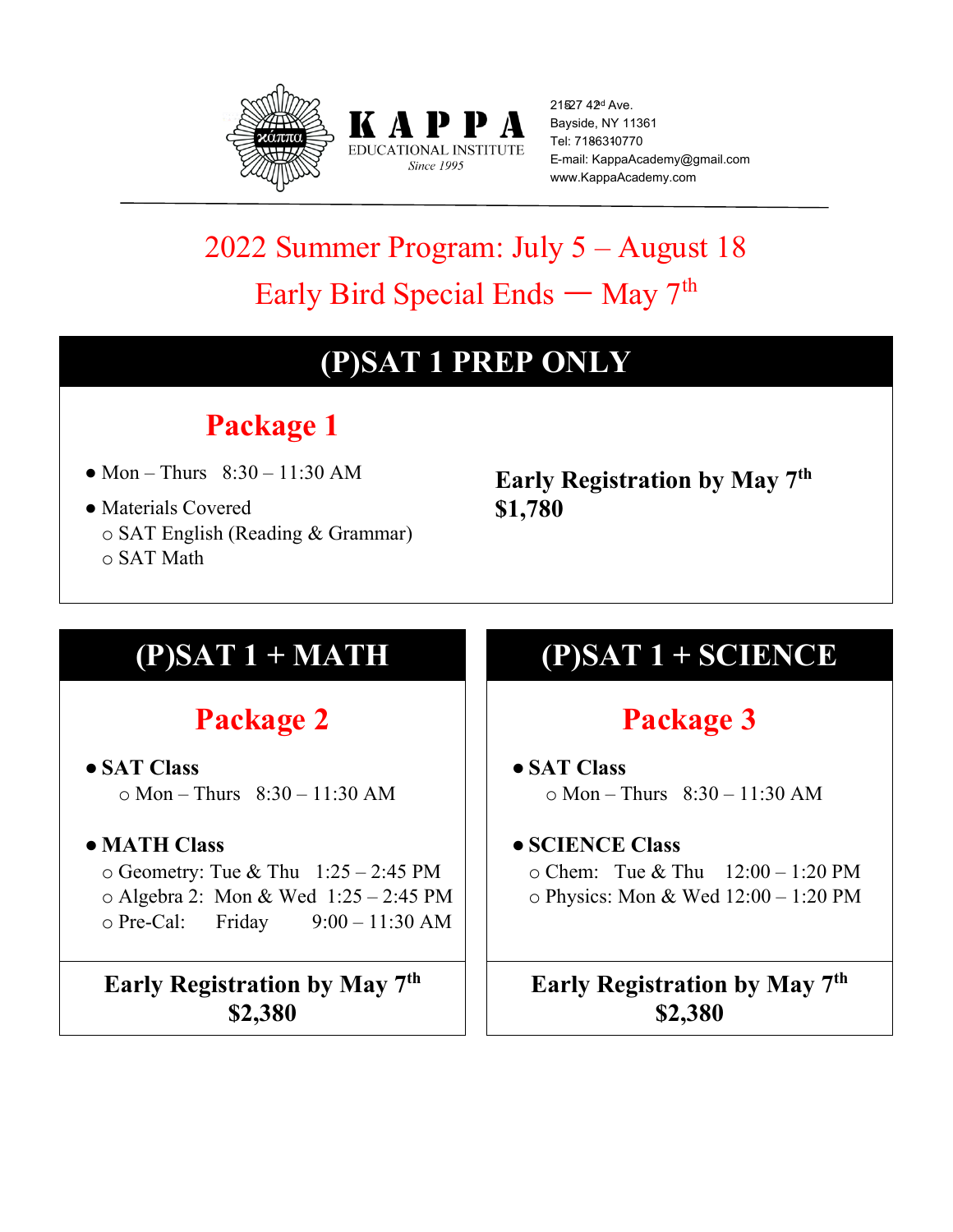### **(P)SAT 1 + MATH + SCIENCE**

### **Package 4**

● **SAT Class**  $\circ$  Mon – Thurs  $8:30 - 11:30$  PM ● **MATH Class** o Geometry: Tues & Thu 1:25 – 2:45 PM o Algebra 2: Mon & Wed 1:25 – 2:45 PM o Pre-Cal: Friday 9:00 – 11:30 AM ● **SCIENCE Class** o Chem: Tue & Thu 12:00 – 1:20 PM o Physics: Mon & Wed 12:00 – 1:20 PM **Early Registration by May 7th**

**\$2,980**

# **MATH and/or SCIENCE ONLY**

### **Package 5**

#### ● **MATH Class**

 $\circ$  Geometry: Tues & Thu 1:25 – 2:45 PM o Algebra 2: Mon & Wed 1:25 – 2:45 PM o Pre-Cal: Friday 9:00 – 11:30 AM

#### ● **SCIENCE Class**

o Chem: Tue & Thu 12:00 – 1:20 PM

 $\circ$  Physics: Mon & Wed 12:00 – 1:20 PM

**Early Registration by May 7th 1 Subject \$770 2 Subjects \$1,440**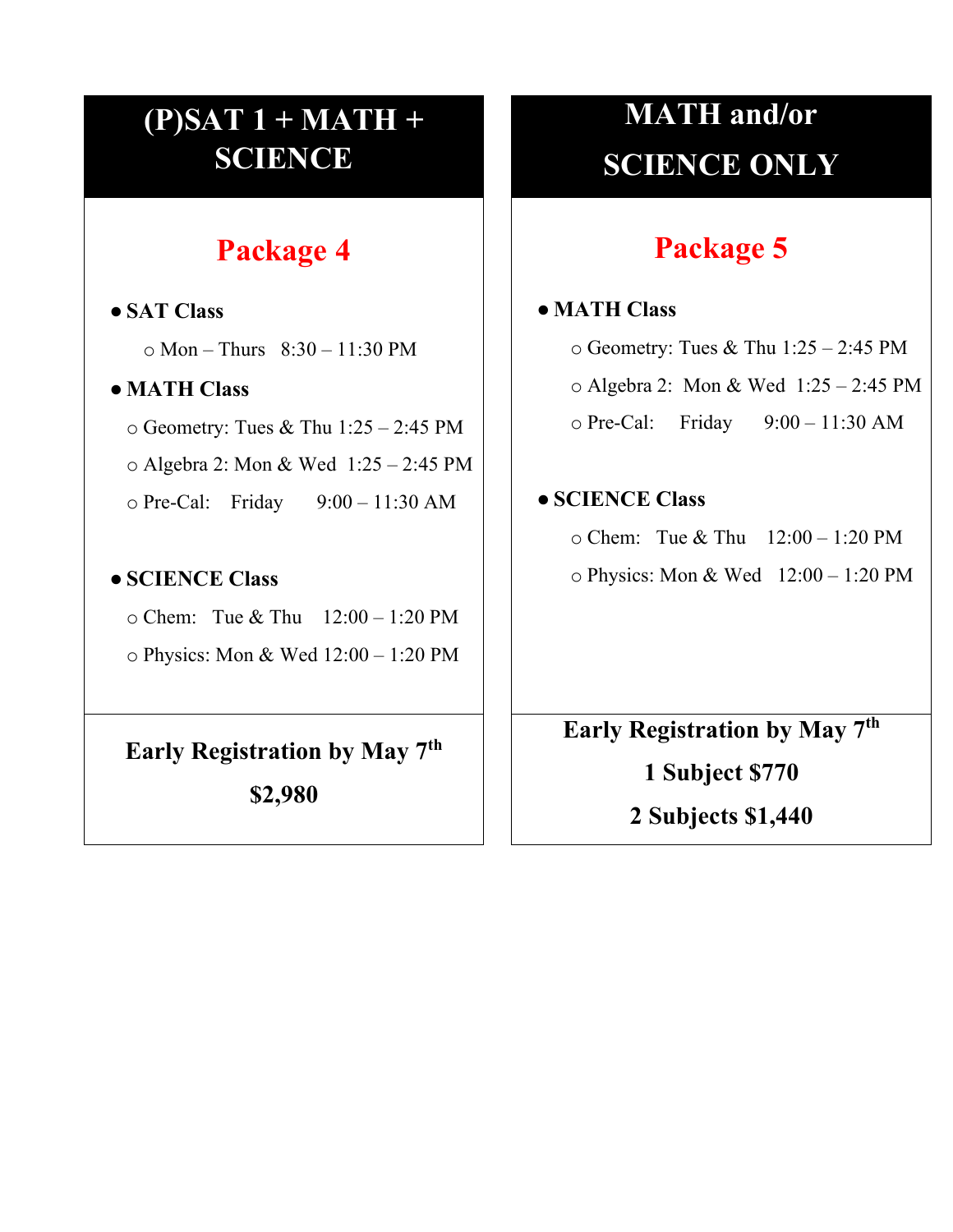

215-27 42nd Ave. Bayside, NY 11361 Tel: 718-631-0770 E-mail: KappaAcademy@gmail.com www.KappaAcademy.com

### **SHSAT ACCELERATED PROGRAM (SAP) – 8th Grade** 특목고 입시 준비반

K A P P **EDUCATIONAL INSTITUTE Since 1995** 

### **Package 1**

- Mon Thurs  $8:30 11:30$  AM
- SHSAT Materials Covered
- o English (Reading & Grammar)
- o Math (Arithmetic & Word Problems)

**Early Registration by May 7th \$1,480** 

### **SHSAT ACCELERATED PROGRAM (SAP) – 8th Grade** 특목고 입시 준비반 **+** 수학 경시반 **( AMC 8 )**

### **Package 2**

- Mon Thurs  $8:30 11:30$  AM
- **AMC 8 Class Friday 9:00 11:00 AM**
- SHSAT Materials Covered o English (Reading & Grammar) o Math (Arithmetic & Word Problems)
- AMC Practice Problems Probability, Advanced Geometry, Spatial Visualization math, and MORE
- AMC 8 PRACTICE QUESTIONS

**Early Registration by May 7th \$1,980**